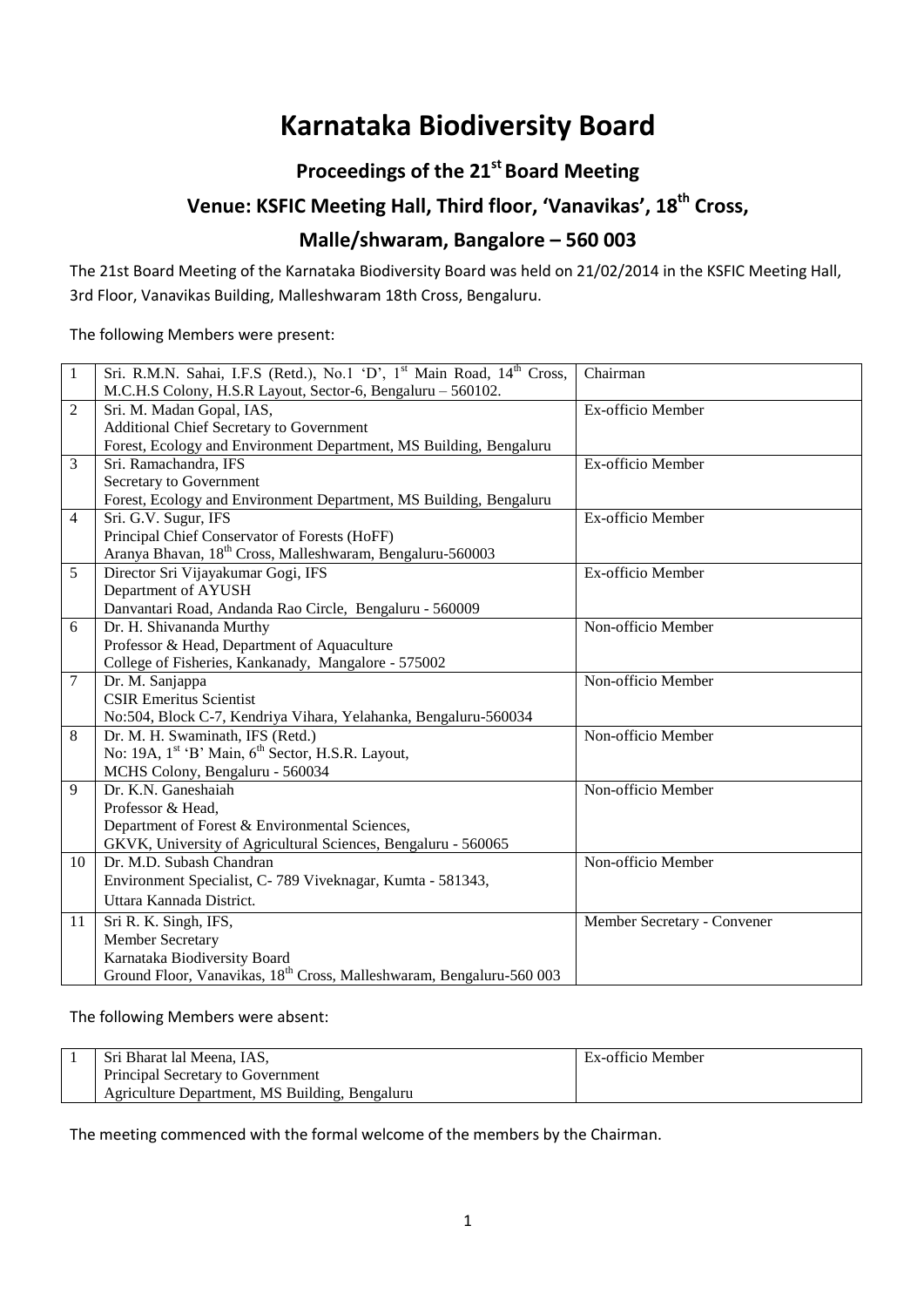This being the first meeting of the Board after its reconstitution, the Chairman requested the members to introduce themselves. After the round of introductions, the agenda for the meeting was taken up for discussion and decisions.

**a) Reading and recording of the proceedings of 20th Board meeting held on 22/9/2012** Since there were no comments from members, the proceedings of 20th Board meeting was adopted.

# **b) Discussions and action taken on the proceedings of the 20th Board meeting (Held on 22/9/12)**

#### **Subject: 8/11 – Filling up of staff vacancies in Karnataka Biodiversity Board.**

The Board noted the action taken on the subject. On further deliberations the Board felt that the Principal Chief Conservator of Forests (PCCF) may not be the proper authority to monitor the performance of Deputy Conservator of Forests (Social Forestry), in so far as their activities relating to the Biodiversity act, 2002 are concerned, as they work under the control and supervision of Rural Development Department. It is, therefore, appropriate that a circular jointly signed by the Additional Chief Secretary to Government, Forest, Ecology & Environment Department and the Principal Secretary, RDPR Department is issued authorizing suitable officers of the RDPR Department to monitor the performance of Deputy Conservator of Forests (Social Forestry) with respect to the Biodiversity Act, 2002. The Board also felt that it is difficult to get suitable officers from various departments to work in Karnataka Biodiversity Board on deputation as these departments are themselves short of staff and no department agrees to spare the services of good and committed officers. It was therefore decided that Karnataka Biodiversity Board should appoint suitably experienced persons on contract, whenever needed.

In view of the fact that the Deputy Conservator of Forests (Social Forestry) are to be involved extensively in implementation of the Biodiversity Act, 2002. The Additional Chief Secretary, Forest, Ecology & Environment Department strongly contended that the Principal Secretary, RDPR Department should be a member on the Board. Hence a proposal should be submitted to the Government accordingly, and pending issue of Government orders, he should be associated with the Board as special invitee. This suggestion was unanimously agreed to.

#### **Subject: 10/1 – Establishment of dry zone Biodiversity conservation site networks.**

After some discussion the Board noted the action taken in the matter.

#### **Subject: 12/22 – Protection of Mangroves.**

After detailed deliberations, the Board felt that the Mangroves in Karnataka are covered under various regulations and hence Karnataka Biodiversity Board need not worry about their protection. The Secretary (Ecology & Environment) informed that the coastal zone regulations itself is sufficient to take care of the conservation of Mangroves in Karnataka.

#### **Subject: 13/11 – Bt. Brinjal – Bt. Crop.**

After due deliberations, the Board noted the action taken in the matter.

#### **Subject: 14/1 – Removal of some of the species from the purview of Section 40 of Biological Diversity Act, 2002.**

After due deliberations, the Board noted the action taken on the subject.

#### **Subject: 14/3 – Declaring Heritage sites.**

After detailed deliberations, the Board noted the action taken on the subject.

#### **Subject: 14/5 – Declaring Heritage Trees.**

After due deliberations, the Board noted the action taken on the subject.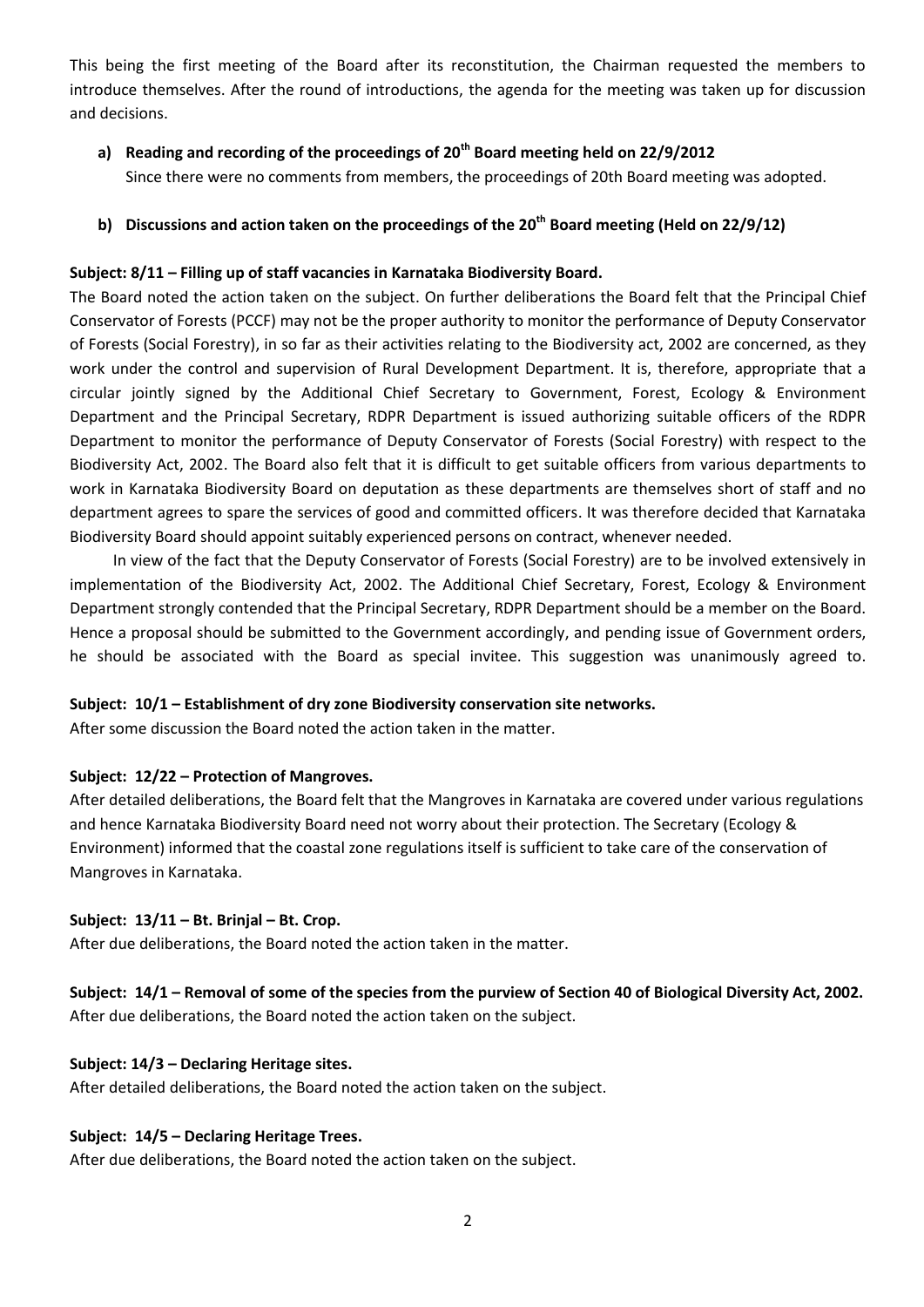#### **Subject: 14/8 – Protection of Estuaries.**

After due deliberations, the Board noted the action taken on the subject.

#### **Subject: 14/11 - Amendment of Karnataka Tree Preservation Act.**

After due deliberations, the action taken was noted by the Board.

#### **Subject: 14/13 – Preparation of District level Action plan on Biodiversity**

After detailed deliberations it was resolved that one model district action plan on Biodiversity for Chamarajnagar District may be prepared jointly by Dr. M.H. Swaminath and Dr. M.D. Subash Chandran, member of the Board, within a period of 3 months. They may co-opt experts for the purpose, if required. The two Board members were also requested to prepare a set of guidelines for preparation of the District Action Plans of Karnataka customizing the National Biodiversity Strategies & Action Plans (NBSAP) guidelines. Dr. Swaminath and Dr. Subash Chandran agreed to take up the work and submit their report within time.

# **Subject: 14/14 – Project proposal on Establishment of Herbarium and a Botanical Museum of plants from Western Ghats in Pilikula Nisargadhama Society (R)**

The action taken in the matter was explained by the Member Secretary and after due deliberations the same was noted by the Board.

# **Subject: 14/16 – Project proposal of Baseline profiling of Cultural-Heritage Biodiversity Resources in select Eco-Zones of Karnataka.**

The Board noted that the subject is taken up in the agenda no. 21/22

#### **Subject: 15/1 – Declaration of Natural Heritage Site.**

After detailed discussions, the Board resolved that Hosagunda sacred groove in Sagar taluk need not be declared as a Biodiversity Heritage Site. The Board further cautioned that ample precautions should be taken before declaring any site as Biodiversity Heritage Site. All the concerned stakeholders should be consulted and they must assure its protection and conservation of the proposed Biodiversity Heritage Site in perpetuity. The stakeholders or the concerned Biodiversity Management Committee should also indicate as to how the financial requirements of maintaining the proposed Biodiversity Heritage Site will be met with before any such proposal is placed before the Board for consideration.

#### **Subject: 15/2 – Declaration of Agro Biodiversity Heritage site.**

After due deliberations, the Board resolved that the matter should be placed before Board again with report of the expert committee on declaration of Agro Biodiversity Heritage site.

#### **Subject: 15/10 – Integrated ecological carrying capacity study of Uttara Kannada District.**

The Board noted that the subject is taken up in the agenda no. 21/22.

# **Subject: 15/12 – Declaration of Sri Lakshmikantha Swamy, Medicinal Eco-park, Devaragudda (Sri Giri), Padmanabhanagara, Bengaluru as Heritage site.**

The Board noted that the matter is pending with the Government. However, the Board further cautioned that very unique areas only should be declared as heritage sites and all precautions must be taken to ensure that the private interests do not creep in.

#### **Subject: 16/1 – Establishment of Dry Zone Biodiversity In-situ Conservation sites network.**

The Board noted that the subject is taken up in the agenda no. 21/22.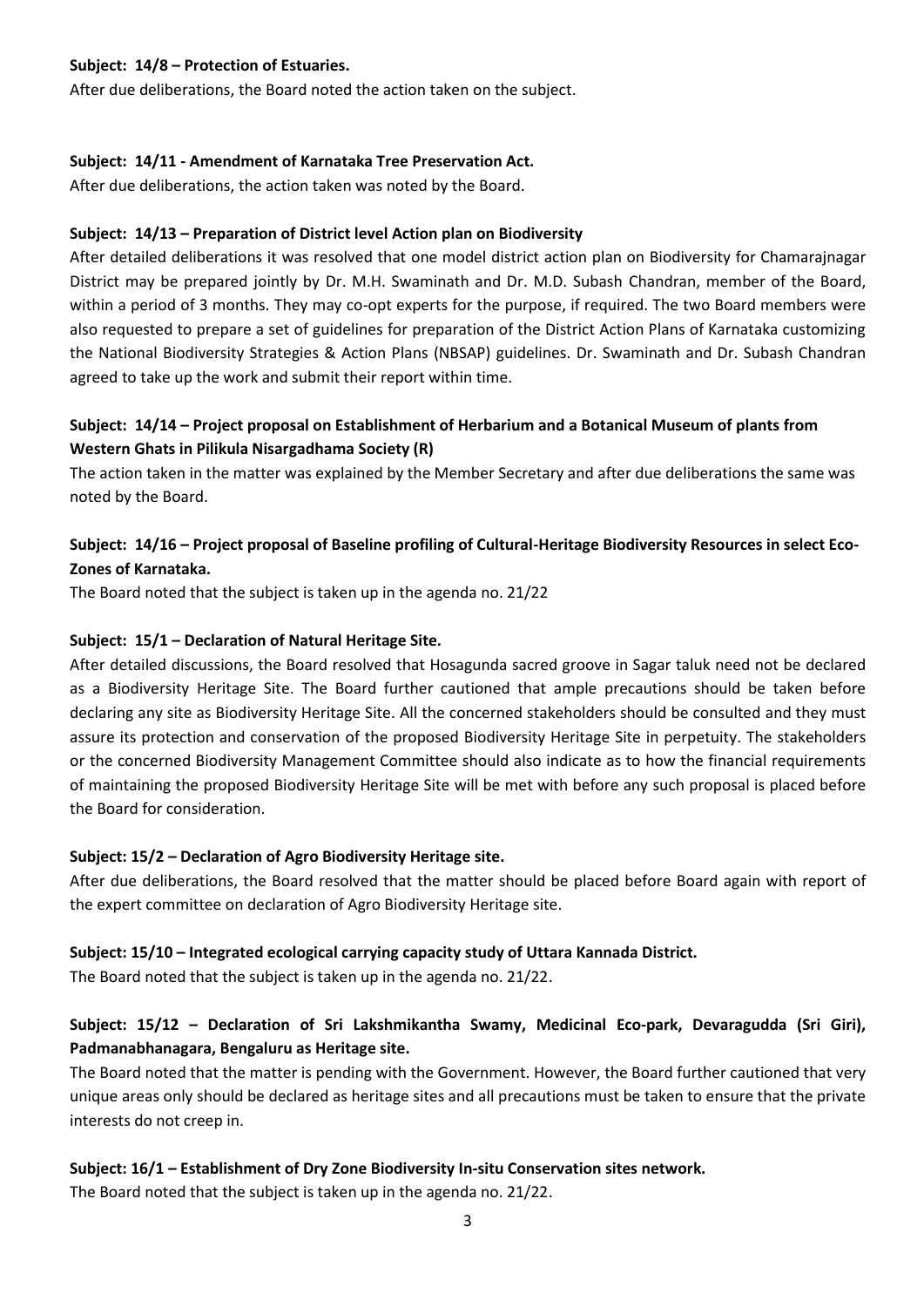#### **Subject: 16/3 – Declaration of Mango Farm as Agro Biodiversity Heritage Site.**

After detailed discussions, the Board advised to place the matter before the expert committee for opinion keeping in mind the feasibility of maintaining the proposed site in perpetuity as it is on a private land.

# **Subject: 16/4 – Project of Conservation and utilization of Deep water Rice Genetic resources of the Varada River Course in the Western Ghats of Karnataka.**

The Board advised that the project should be evaluated by experts and thereafter placed before the Board for a suitable decision.

#### **Subject: 16/14 – Annual plan of operation for balance amount of Rs. 22.393 lakhs.**

The action taken in the matter was noted by the Board.

**Subject: 17/5 – Developing a web based Atlas depicting the spatial patterns of the Biodiversity of Karnataka.** The Board noted that the subject is placed in agenda no. 21/22.

# **Subject: 18/7 – Project proposal on "Genetic diversity studies of the Mango plantation in Kirugavalu village of Malavalli taluk, Mandya District"**

The Board noted that the subject is placed in agenda no. 21/22.

#### **Subject: 19/6 – Protection of** *Nothapodyets nimmoniana***, an anti cancer medicinal plant.**

The Board noted the action taken in the matter. Some of the members pointed out that if there is demand in the market; any species whether threatened or otherwise, will be removed and sold. If there is a legal ban on removal, such species are removed stealthily and such a harvest is bound to be unscientific. Hence, it may be desirable in the interest of conservation that the species in high demand are removed in a controlled & sustainable manner by Government approved agencies with simultaneous encouragement for cultivation of such species in private lands. However, there were views contrary to this opinion and some other members felt that authorized removal would be a greater threat and may lead to extinction of threatened species. In view of the divided opinion in the house, the matter was deferred for a detailed consultation on the issue in the next meeting of the Board.

# **Subject: 19/7 – Submission of utilization certificate and vouchers for the works on dryzone insitu conservation sites and infrastructural facilities to Biodiversity Management Committees.**

The Board noted the action taken.

# **Subject: 20/2 – Provisions of Biodiversity Act, 2002 and Karnataka Biodiversity Rules, 2005 and issue of manufacturing license to Bio resource based industries (Form -1)**

The Board deliberated the matter in detail. The Director of AYUSH department informed the Board that his Department will extend full co-operation in this matter. A committee, comprising of members representing various associations of pharmaceutical industries along with drug controller from AYUSH Department and Deputy Conservator of Forests, Karnataka Biodiversity Board is formed to advise the Board on use of bioresources under Section 7 of Biodiversity Act, 2002. He further assured that companies using bioresources shall be asked to comply with the requirement of the Biodiversity Act, 2002. The Board advised the Member Secretary, Karnataka Biodiversity Board to keep a close contact with the Director, AYUSH department and use his support in obtaining the required information under the Biodiversity Act, 2002 for further needful action.

#### **Subject: 20/6 – 2 nd Indian Biodiversity Congress in December – 2012**

The Board noted the action taken.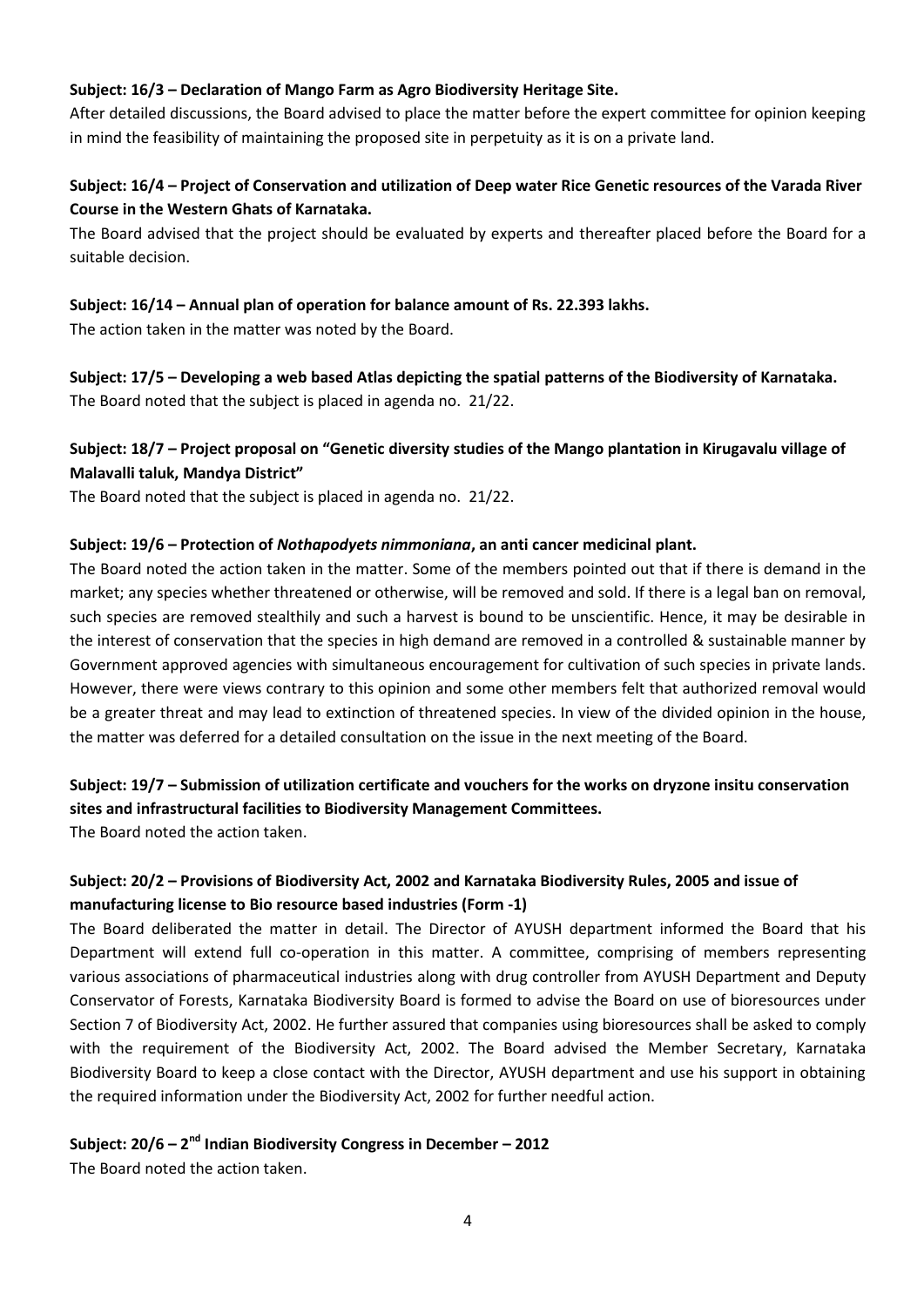#### **Subject: 21/1 (a): Board constitution**

The contents of the Government order were noted by the Board.

#### **Subject: 21/1 (b) – Appointment of Chairman to Karnataka Biodiversity Board**

The Board noted the contents of the Government order regarding the appointment of the Chairman.

#### **Subject: 21/2 (a) – Chairman office.**

The Board noted the action taken in setting up of the office of the Chairman, Karnataka Biodiversity Board in Vanavikas, Malleshwaram, 18<sup>th</sup> Cross, Bengaluru.

#### **Subject: 21/2b – Vehicle for Chairman.**

The Board deliberated on the subject and noted that in view of recent reduction in excise duty the price of the vehicle may come down to some extent. Thereafter, the Board resolved to procure a Toyota Innova, 2.5 E Diesel, 7 Seater, BS4 PS AC priced at Rs. 9,09,630 (Including VAT and excluding other taxes).

#### **Subject: 21/3 - Filling up of the vacancies in Karnataka Biodiversity Board.**

When subject 8/11 was under discussion, it was expressed by the board members that there are difficulties in getting suitable staff on deputation from relevant Government departments, they themselves are short of staff and no Department wishes to spare the services of good and competent officers. The Chairman suggested that as an alternative, it may be useful to engage a retired officer of the relevant discipline who is given a team of 3-4 young researchers to work under his guidance. The money, so spent may be limited to the salary and perks to be paid for the vacant post. The Additional Chief Secretary, Forest, Ecology & Environment Department, agreed to it and advised that a transparent procedure should be followed. While engaging such personnel, they should be appointed purely on temporary basis. In their work contract, it must be clearly stated that their services are purely temporary and can be terminated any time by giving one month's notice or a month's salary in lieu of the notice. It should also be explicitly stated that such of the personnel, shall never ask for permanency in Karnataka Biodiversity Board or in Government. Such work contract should not be for a period exceeding 11 months. The Board endorsed the above suggestion and directed the Member Secretary, Karnataka Biodiversity Board to take action accordingly. While discussing about the Technical staff taken on contract with financial support of National Biodiversity Authority, the Additional Chief Secretary, Forest, Ecology & Environment Department felt that the remuneration paid to the people with Master's Degree is very less and should be increased considerably so that they continue to be with Board for longer duration. The Chairman explained that the current remuneration should be considered as an initial salary and can be increased any time if the staff proves his/her worth.

#### **Subject: 21/4 - Creating two Regional Zones of the Karnataka Biodiversity Board.**

The Board appreciated the need for regional or zonal offices as the onus of preparing good quality People's Biodiversity Registers and motivating Biodiversity Management Committees in discharging their statutory responsibilities cannot be addressed from Bengaluru office alone. The Additional Chief Secretary, Forest, Ecology & Environment Department suggested that, if the Board felt that the regional or zonal offices are necessary, and then instead of asking staff on contract, the Government may be requested to create the zonal offices with permanent establishment. Dr. Swaminath agreed to this view and stated that Karnataka Biodiversity Board should have some permanent staff in order to carry the Institutional memory forward. The Member Secretary, Karnataka Biodiversity Board appreciated the suggestions and said that he would discuss the matter internally and submit a suitable proposal to Government in this regard indicating the number of offices, its staff requirement and the financial implications. The Chairman suggested that since creation of permanent posts and recruitment of staff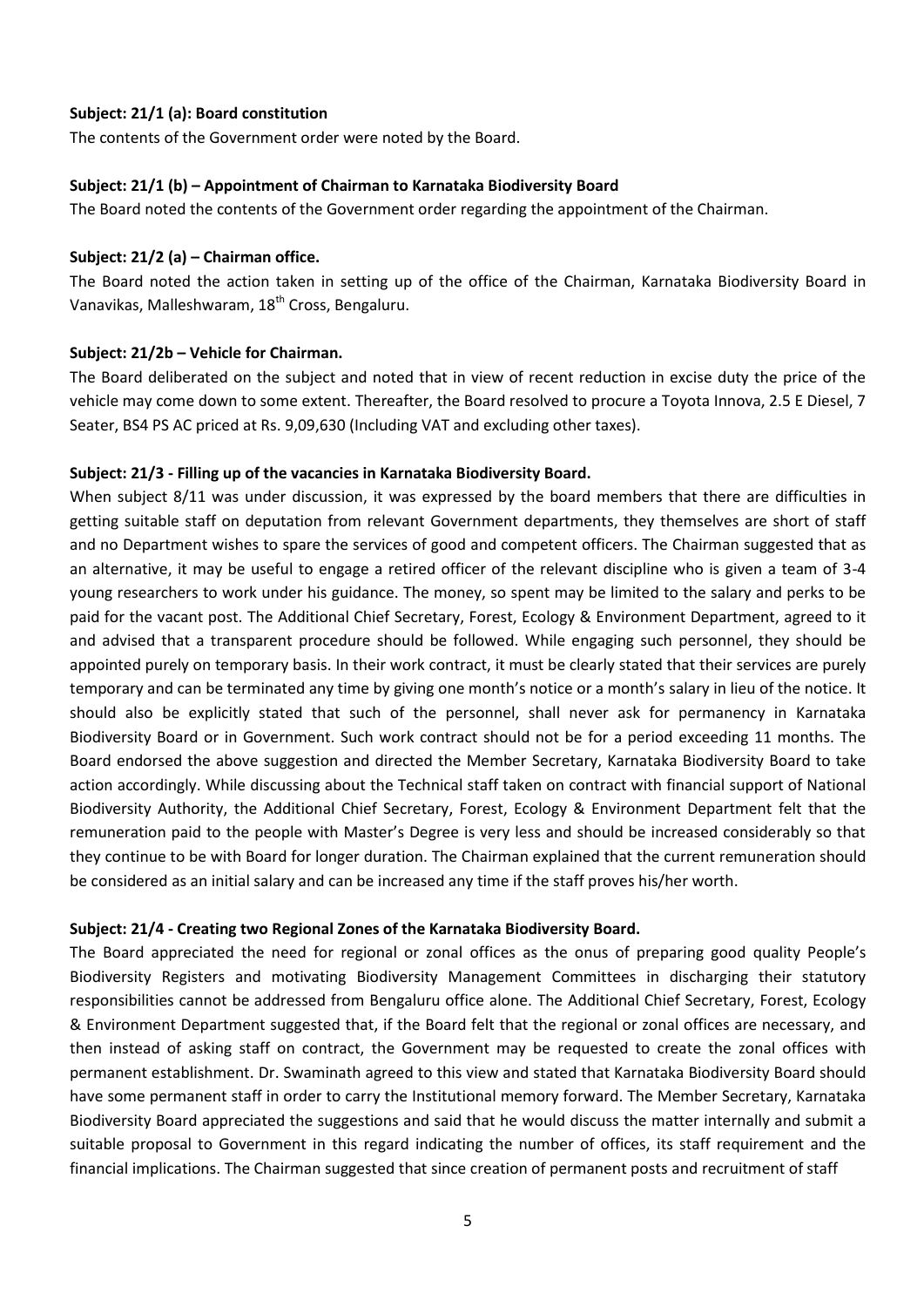may take considerable time, the Board may agree for engaging the personnel on contract as suggested. After detailed deliberation, the Board agreed to the above suggestion and authorized the Member Secretary, Karnataka Biodiversity Board to appoint 2 expert consultants, 1 for northern zone office to be located at Dharwad and another for southern zonal office to be located at Mysore. The expert consultants should be appointed by following a transparent procedure, with following broad terms of reference of appointment:

- 1. The consultant for each Zone shall be monitoring and supervising the task of formation of Biodiversity Management Committees and writing of People's Biodiversity Registers (PBRs).
- 2. He shall coordinate with the representative or agency fixed by Karnataka Biodiversity Board for conducting Training Programs for creating awareness among people, members of Biodiversity Management Committees, Government officials etc.
- 3. The consultant shall promote to organise at least meeting of 5 such Biodiversity Management Committees in a month which are dormant. The local staff of Social Forestry Divisions will be assisting him for such meetings.
- 4. The consultant will be given an all inclusive emolument of Rs. 30,000/- per month. Any Statutory deductions shall be made out of the above amount. In addition to this, he will be provided upto Rs.15,000/- per month for secretarial expenses including stationary and manpower support. He has to submit vouchers for such expenses.
- 5. Actual Travelling allowances will be paid to the consultant who will be entitled to TA of Group 'B' officers of State Government.

Chairman may add any other conditions, if required, at the time of signing the MoU with Consultant.

#### **Subject: 21/5 – Methodology for preparation of People's Biodiversity Registers:**

Board discussed the matter in detail and the methodology adopted by the Member Secretary, Karnataka Biodiversity Board for People's Biodiversity Registers was approved. Board also approved the rates of stipend, TA and honorarium etc. as mentioned in the agenda notes as below.

| 1. Stipend and TA to Student            | $\sim$                   | Rs. $6000 + 2000 = 8000/$ - per month. |
|-----------------------------------------|--------------------------|----------------------------------------|
| 2. TA and Sitting fee to Co-ordinator   | $\overline{\phantom{a}}$ | Rs. 3000/- Rs. 1000/- per sitting      |
|                                         |                          | For 5 sittings Rs. 5000/- per month.   |
| 3. TA and Sitting fee to Co-coordinator | $\sim$                   | Rs. 3000/- Rs. 750/- per sitting       |
|                                         |                          | For 5 sittings Rs. 3750/- per month.   |

#### **Subject: 21/6 – Prosecution for violation of Section 7 of Biological Diversity Act, 2002**

Board noted the contents of the agenda notes for information.

#### **Subject: 21/7 – Formation of Technical committees/Groups**

After detailed discussions the Board resolved to constitute a Technical Expert committee as per section 13/2 of the Biological Diversity Act with the following members:

- 1. Member Secretary, Karnataka Biodiversity Board Convener
- 2. Dr. R.C. Prajapathi, IFS (Retd.), Bangalore
- 3. Prof. Channabyregowda, University of Agricultural Sciences, GKVK, Bangalore
- 4. Dr. Ramakrishna, Ex-Director, Zoological Survey of India and Emeritus Scientist, Botanical Garden, University of Agricultural Sciences, GKVK, Bangalore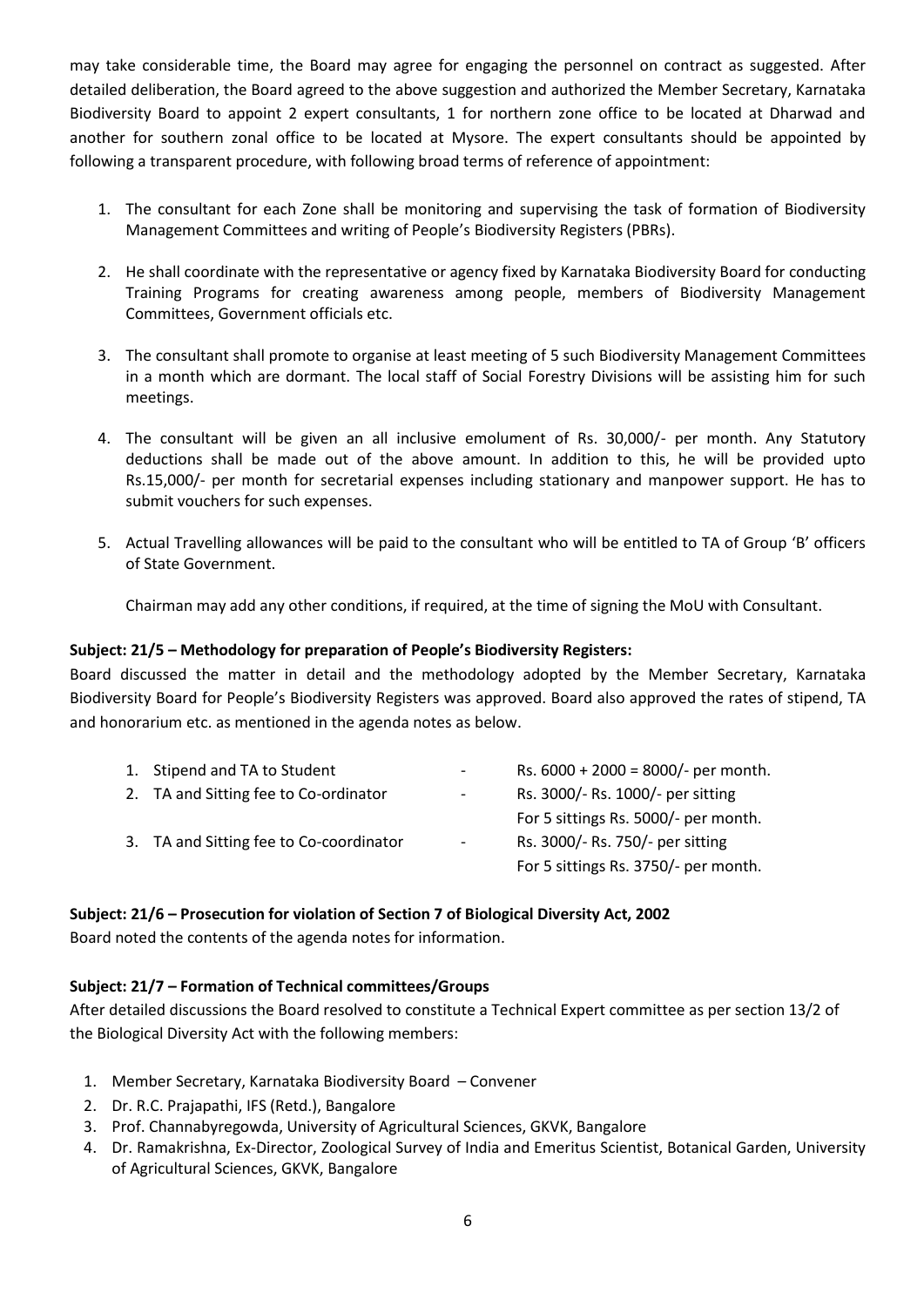- 5. Dr. K. Chandrashekar, Associate Professor, Department of Entomology, University of Agricultural Sciences, GKVK, Bangalore.
- 6. Dr. V.N. Nayak, Professor and Chairman, Dept. of Studies in Marine Biology, Karnataka University Post Graduate Centre, Kodibag, Karwar-581303
- 7. Dr. N.A. Madhyastha, "Inchara" Srinivas Nagara, Chitpadi, Udupi 576 101.
- 8. Dr. V. Bhaskar, Retired Professor of Forestry and Environment, No 33, Udaya Ravi, 2<sup>nd</sup> main road, Chola Nagar, R. T. Nagar post, Bangalore – 560 032.

The Board further resolved to authorize the Chairman, Karnataka Biodiversity Board to constitute specialized subcommittees as and when required for specific purposes.

#### **Subject: 21/8 – Renovation of Karnataka Biodiversity Board office for proper utilization of space.**

The Board approved the proposal.

# **Subject: 21/9 – National Biodiversity Authority's support for preparation of People's Biodiversity Registers, formation of Biodiversity Management Committee and additional supporting staff on contract.**

After detailed deliberation, the Board approved the proposal. The Board also noted the assistance received from National Biodiversity Authority and authorised Member Secretary, Karnataka Biodiversity Board to carry out the work as per the guidelines of National Biodiversity Authority.

#### **Subject: 21/10 – Karnataka Biodiversity Board supporting staff.**

The Board asked the Member Secretary, Karnataka Biodiversity Board to give the details of persons working on contract/those required to be taken on contract in the next meeting for deliberations and decision.

#### **Subject: 21/11 –** *Post Facto* **approval.**

The Board noted the actions taken by Member Secretary, Karnataka Biodiversity Board and approved proposals as placed in the agenda notes from 21/11 (I) to 21/11(V)

# **Subject: 21/12 – Sentence has to be changed in agenda No.17/4 i.e., Permission to submit the Karnataka Biodiversity Annual Accounts to Accountant General Karnataka for every financial year.**

The Board deliberated on the issue and in view of the recommendations made by the Accountant General the following resolution was made:

"It is hereby resolved to give one time authorization to Member Secretary, Karnataka Biodiversity Board to submit the Annual accounts and revised accounts (if any) directly to the Accountant General, Karnataka for audit and further action."

#### **Subject: 21/13 – Approval of budget and expenditure for the year 2013/14 and 2014/15**

After detailed deliberations the Board in expenditure for the year 2013/14 and further approved the budget for year 2014-15 as placed in the annexure 14 of the agenda notes.

On further discussion, the Additional Chief Secretary, Forest, Ecology & Environment Department advised that the audited accounts for year 2010-11, 2011-12 and 2012-13 should be place before the Board for *post facto* approval. Secretary (Forest, Ecology & Environment Department) Stated that the reply to the audit notes should be reexamined and submitted to the Government for further action.

#### **Subject: 21/14 – Enhancement of delegation of powers to Member Secretary.**

The Board noted that certain powers were delegated to the Member Secretary of Karnataka Biodiversity Board in its first meeting held on 12/12/2003. This was further modified in the  $5<sup>th</sup>$  Board meeting held on 6/9/2006. Now as per the proposal, certain financial powers of Member Secretary, Karnataka Biodiversity Board is resolved to be modified to the following extent: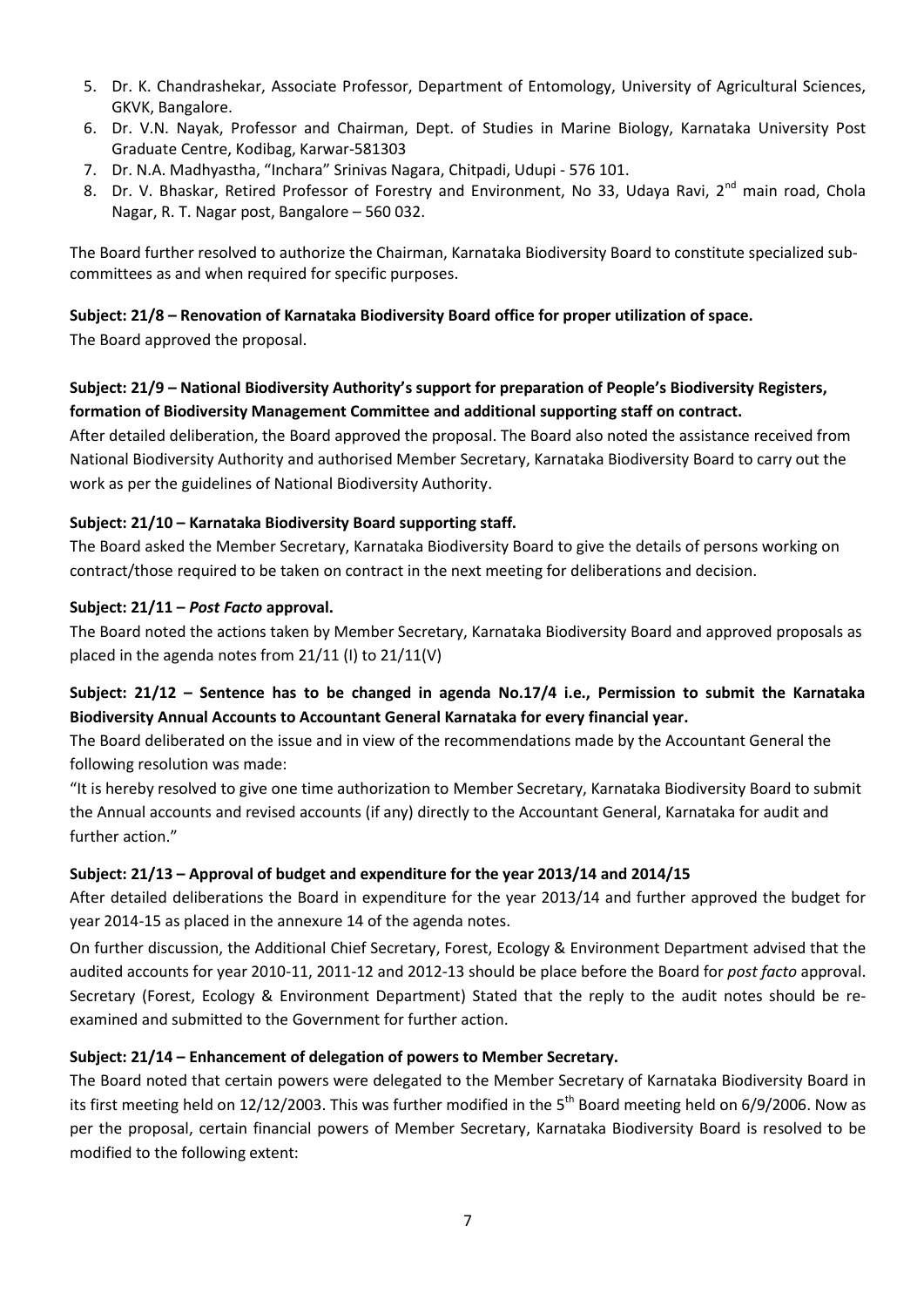**Sl. No. 8 -** To sanction employment of skilled part time menials, unskilled part time menials payable out of contingencies Rs. 2.500/ per month to Rs. 10,000/- per month.

## **Sl. No. 37 -** To sanction expenditure for participating in World Environment Day.

Seminars/Workshops exhibitions within the State and miscellaneous functions and poojas – Rs. 10,000/- each time subjected to a maximum of Rs. 5.00 lakhs per annum to Rs. 50,000/- each time subjected to a maximum of Rs.10.00 lakhs per annum.

### **Subject: 21/15 – General Delegation of common financial powers to Heads of Departments.**

After detailed deliberations the Board resolved as follows: "It is hereby resolved:

- 1. To adopt and delegate the powers of Heads of Departments as per Government Order no. FD 2 TFP 2010 Dated. 30.4.2010 to the Member Secretary, Karnataka Biodiversity Board.
- 2. To authorize the Chairman of the Board , to allow the Member Secretary, Karnataka Biodiversity Board to proceed on duty outside the state within India for a period up to 15 days" (Under KCSR Rule 16b)

The Secretary (Ecology & Environment Department) further suggested that the Member Secretary, Karnataka Biodiversity Board may require some more powers in addition to the powers mentioned above for efficient discharge of duties in Karnataka Biodiversity Board. Such of the items, if any, should be listed and be placed before the Board for deliberations and decisions.

# **Subject: 21/16 – Reimbursement of medical claims.**

After detailed deliberations the Board resolved as follows:

"It is hereby resolved that the Karnataka Government Servants Medical Attendant Rules 1963 be adopted for the medical reimbursement claim of the permanent and deputed staff of Karnataka Biodiversity Board."

# **Subject: 21/17 – Sponsorship of Nallur Biodiversity Heritage site for Fencing.**

After detailed deliberations, the Board decided that it should not take up the maintenance of any Biodiversity Heritage Site directly. This should be taken up by the concerned Biodiversity Management Committee and they may generate funds for the purpose from different source including private sponsorships. The Karnataka Biodiversity Board may extend a helping hand to the concerned Biodiversity Management Committees in this regard.

# **Subject: 21/18 – Financial assistance for awareness campaign on Biodiversity Conservation in Aghanashini, Uttara Kannada District on 22nd and 23rd February 2014 by Eco-watch.**

After detailed deliberations the Board agreed to extend financial support limited to 50,000 to Sri. Suresh Heblikar, Chairman, Eco-Watch for organizing an awareness campaign on Biodiversity Conservation in Aghanashini River, Uttara Kannada District on 22<sup>nd</sup> and 23<sup>rd</sup> February 2014.

#### **Subject: 21/19 – Saving the Nutmeg gene pool in Ankola taluk, Uttara Kannada**

The subject was discussed in detail. Dr. M.D. Subash Chandran, Member of the Board, explained the need for conserving the private nutmeg garden which is being taken over by the Project Seabird in Ankola taluk. After deliberating the matter in the detail, the Board decided that the concerns of conserving the Nutmeg garden should be conveyed by the Member Secretary, Karnataka Biodiversity Board to the Deputy Commissioner of Uttara Kannada District to do what best can be done in this matter.

#### **Subject: 21/20 – Construction of new road over Bridge in GKVK campus.**